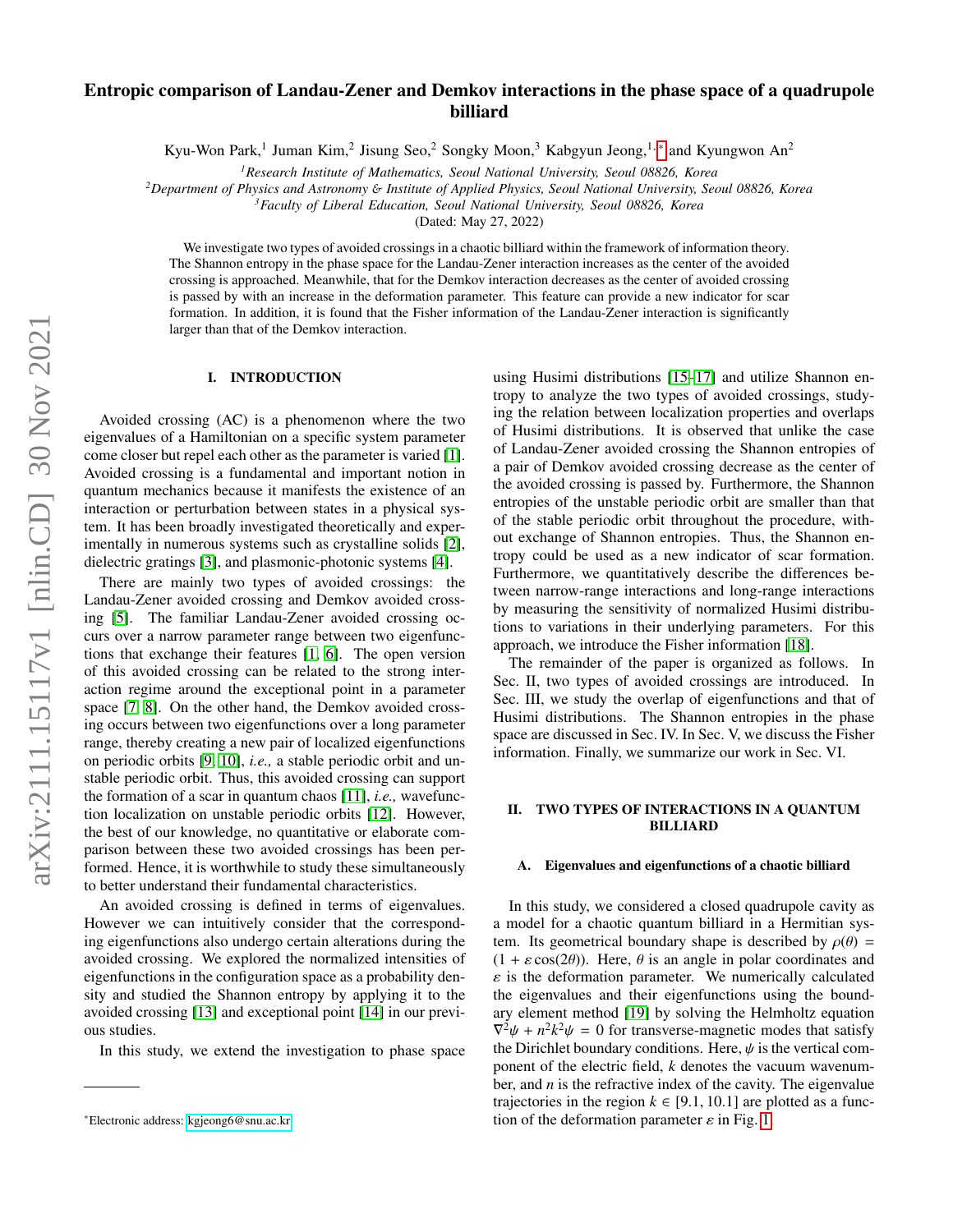

<span id="page-1-0"></span>FIG. 1: Eigenvalue trajectories depend on the deformation parameter  $\varepsilon$  in a quadrupole billiard. The red solid curve I and blue solid curve II are a pair of avoided crossings for Demkov interactions. The lower inset panel shows the relative differences between I and II. The upper inset panel is an extension of the eigenvalue trajectories corresponding to the Landau-Zener interactions.

The red solid curve I and blue solid curve II are a pair of eigenvalue trajectories for the Demkov interactions. We cannot easily identify avoided crossing between these two curves. However, the black solid curve in the lower inset panel in Fig. [1](#page-1-0) resolves this problem. It is the relative difference between I and II, and is minimized at  $\varepsilon \approx 0.055$ . This indicates that the coupling strength of the Demkov interactions is maximized at  $\varepsilon \approx 0.055$  [\[20\]](#page-7-8). The green solid curve III and orange solid curve IV in the upper inset panel are a pair of eigenvalue trajectories for the Landau-Zener interactions. We observe that the Landau-Zener interaction occurs in a highly narrow parameter region compared with the Demkov interaction. Note that the center of the avoided crossing is located at  $\varepsilon \simeq 0.0603$ .

The figures on the left panels in Figs. 2 and 3 are the intensities of a few of the representative eigenfunctions as indicated in Fig. [1.](#page-1-0) In the case of the Landau-Zener interactions (Fig. [2\)](#page-2-0), the eigenfunctions are mixed around the center of the avoided crossing and exchanged across the avoided crossing [\[13\]](#page-7-2). In contrast, the panels on the left in Fig. [3](#page-2-1) for the Demkov interaction show a highly disparate aspect. The whispering galleytype modes (WGMs) with  $(l = 2, m = 22)$  and  $(l = 1, m = 26)$ at  $\varepsilon = 0$  (*i.e.*, Fig. [3\(](#page-2-1)g) and Fig. 3(j)) are deformed to period-4 orbits, diamond (i) and rectangular (l)-shaped orbits, respec-

tively. This is the result of the Fermi resonance [\[10\]](#page-6-9). That is, the quantum number difference equals the period of the orbits:  $|\Delta N_l|, |\Delta N_m| = (1, 4)$ . Here,  $N_l$  and  $N_m$  are the radial and anoular quantum numbers respectively angular quantum numbers, respectively.

### B. Poincaré-Birkhoff coordinates and Husimi distributions

The classical billiard dynamic is completely described by using the bounce map defined by the Poincaré-Birkhoff coordinates (*s*, *<sup>p</sup>*). Here, *<sup>s</sup>* is a boundary length of the cavity and its conjugate momentum  $p = sin(x)$  and  $\chi$  is the incident angle with respect to the normal to the boundary wall [\[21,](#page-7-9) [22\]](#page-7-10). Thus, to study quantum billiard dynamics, it is natural to employ the Husimi distributions  $[15, 16]$  $[15, 16]$  in the Poincaré-Birkhoff phase space defined below:

$$
H(s,p) = \frac{k}{2\pi} \left| \frac{i}{kF} h'(s,p) \right|^2 \tag{1}
$$

with the angular momentum-dependent weighting factor  $F =$  $\sqrt{n \cos(\chi)}$  and  $h'(s, p) = \int ds' \partial \psi(s') \xi(s'; s, p)$  [\[17\]](#page-7-5). Here,  $\partial h(s')$  is the normal derivative of the boundary wavefunction  $\partial \psi(s')$  is the normal derivative of the boundary wavefunction,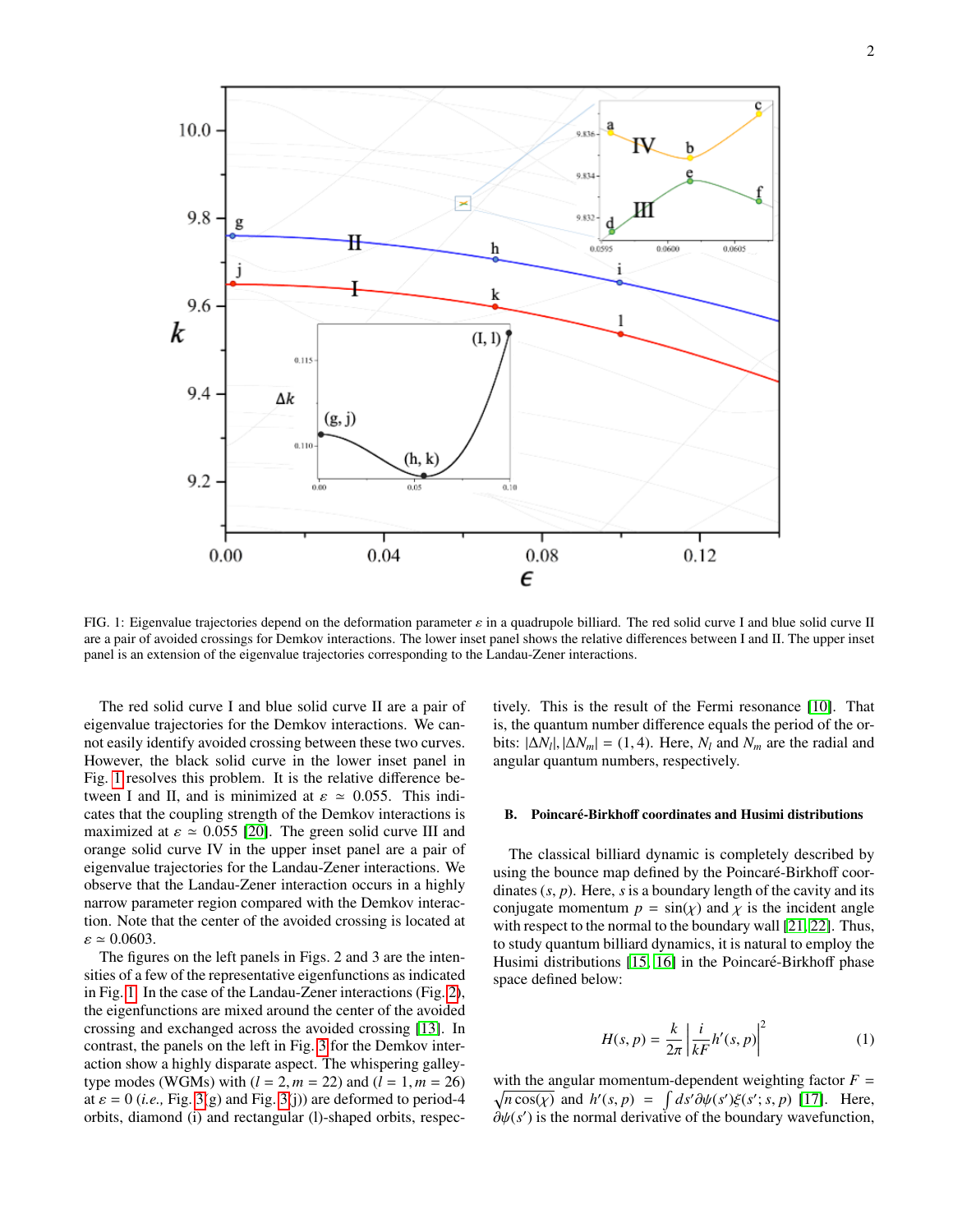

<span id="page-2-0"></span>FIG. 2: Intensities of certain representative eigenfunctions and their Husimi distributions for the Landau-Zener interaction. The panels (a), (b),  $(c)$ ,  $(d)$ ,  $(e)$ , and  $(f)$  on the left side are the intensities of certain representative eigenfunctions in Fig. [1.](#page-1-0) The panels  $(a)$ ,  $(b)$ ,  $(c)$ ,  $(d)$ ,  $(e)$ , and  $(f)$ on the right side are Husimi distributions corresponding to each intensity of the eigenfunctions in the left panel. *s* is the boundary length from the x-axis,  $p$  is its conjugate momentum, and  $s_{\text{max}}$  is the total length of the cavity boundary.



<span id="page-2-1"></span>FIG. 3: Intensities of certain representative eigenfunctions and their Husimi distributions for Demkov interaction. The left panels in (g), (h), (i), (j), (k), and (l) are the intensities of certain representative eigenfunctions in Fig. [1.](#page-1-0) The right panels in  $(g)$ , (h), (i), (i), (i), (k), and (l) are Husimi distributions corresponding to each intensity of eigenfunctions in the left panel. The  $p_c s$  (black thick lines) in (g) and (j) are the centers of the striped *p* distribitions with the values  $p_c \approx 0.67$  and 0.82, respectively.

and  $\xi(s'; s, p)$  is the minimal-uncertainty wave packet (coher-<br>ent state) centered at a position  $(s, p)$  in the phase space. The ent state) centered at a position (*s*, *<sup>p</sup>*) in the phase space. The minimum-uncertainty wave packet is given by

the center of the avoided crossing are more intricate than the others (Figs. [2\(](#page-2-0)a), 2(d), 2(c), and 2(f)).

$$
\xi(s';s,p) = \sum_{m \in \mathbb{Z}} \frac{1}{\sqrt{\sigma \sqrt{\pi}}} \exp\left[-\frac{1}{2\sigma^2}(s'-s)^2 -ikp(s'+Lm)\right].
$$
\n(2)

Here, *L* and *k* are the total length of the boundary and wave number, respectively. We set the aspect ratio factor as  $\sigma$  =  $\frac{1}{\sqrt{1}}$  $\sqrt{\frac{2}{k}}$ <br>The *x*  $\equiv$  on this coherent state.

The right panels in Fig. [2,](#page-2-0) denoted as (a), (b), (c), (d), (e), and (f), are the Husimi distributions corresponding to each eigenfunction in the left panels for the Landau–Zerner interactions. The Husimi distributions displayed in Fig. [2\(](#page-2-0)a) and (d) are exchanged with each other across the center of the avoided crossing. Meanwhile, those displayed in Fig. [2\(](#page-2-0)b) and 2(e) at

On the other hand, the right panels  $(g)$ ,  $(h)$ ,  $(i)$ ,  $(j)$ ,  $(k)$ , and (l) in Fig. [3](#page-2-1) show a highly distinct tendency. We can easily observe that the WGM modes  $((g), (j))$  are transformed to the period-4 orbits ((i), (l)). The bright 4 spots support this observation. Moreover, we also observe that (h) and (k) at the center of the avoided crossing are transient modes that settle down into a diamond-shaped stable period-4 orbit as well as a rectangle-shaped unstable period-4 orbit corresponding to a scar mode, respectively. We quantitatively analyze these features within the framework of information theory in Sec. IV.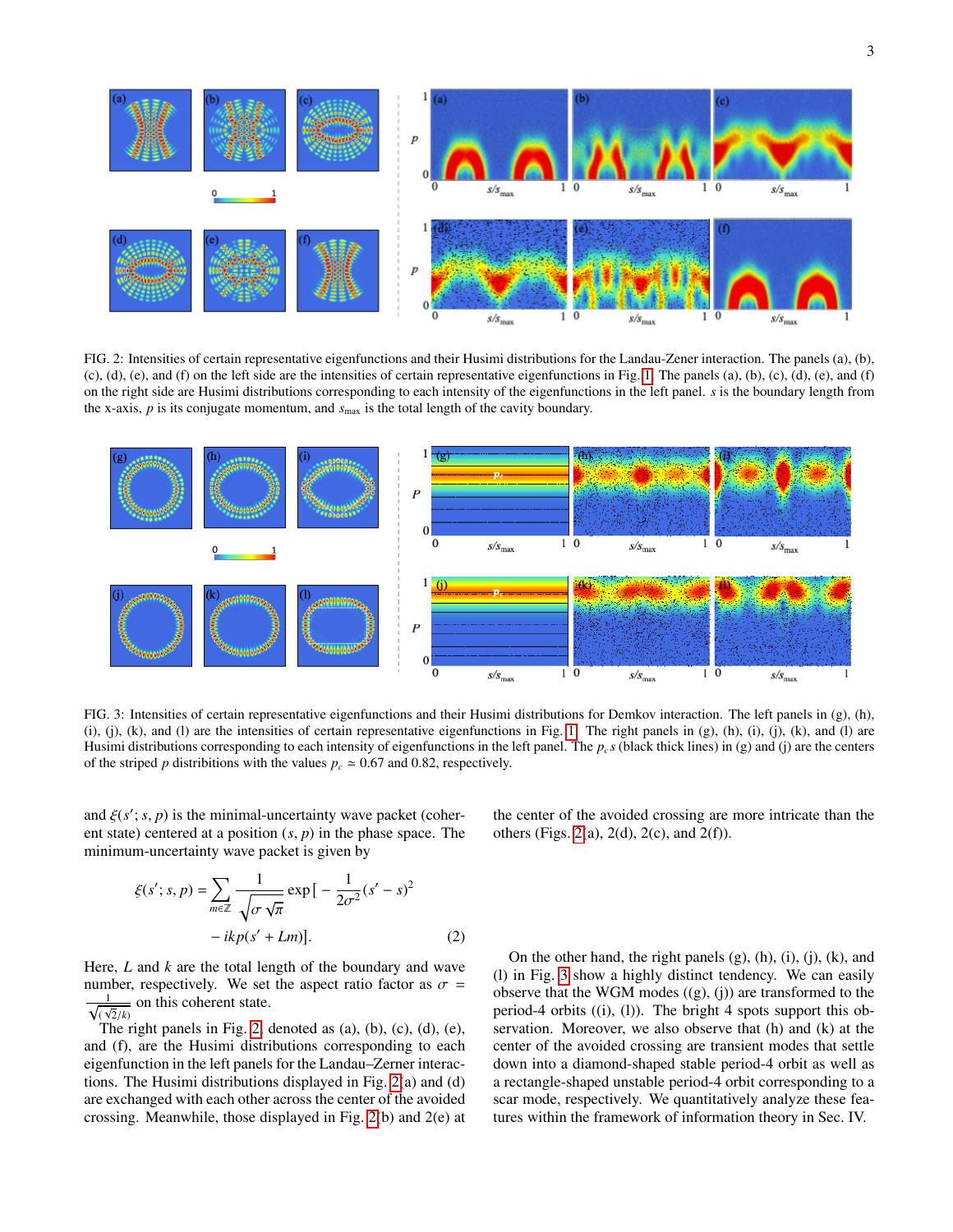

<span id="page-3-0"></span>FIG. 4: Overlaps of wavefunction and that of Husimi distributions. (a) Overlap for the Landau-Zener interaction: The green dashed line at the bottom is the overlap of the wavefunctions, whereas the orange solid line is that of the Husimi distributions. It is maximized at approximately  $\epsilon \approx 0.0603$ . (b) Overlap for the Demkov interaction: The blue dashed line at the bottom is the overlap of the wavefunctions, whereas the red solid line is that of the Husimi distributions. It is maximized at approximately  $\epsilon \approx 0.09$ .

### III. OVERLAP ANALYSIS

Let us first consider overlap analysis before addressing informational analysis in detail. An overlap of eigenfunctions with respect to different eigenvalues in a non-Hermitian system increases as the exceptional point is approached. This implies that the strength of an interaction is correlated to the degree of overlap of eigenfunctions [\[23,](#page-7-12) [24\]](#page-7-13). However, an overlap of eigenfunctions with respect to different eigenvalues in a Hermitian system yields zero, even though the corresponding system is a classically chaotic system. Hence, it cannot provide insight into the interactions. In contrast, an overlap of Husimi distributions is generally not zero because these are not eigenvectors or eigenfunctions of the Hermitian operator [\[25\]](#page-7-14). An overlap of Husimi distributions indicates the degree of occupation in the same region in a phase space [\[26\]](#page-7-15).

Husimi distributions occupy a larger space of the same region in a phase space as their overlap increases.

For this analysis, we define an overlap of eigenfunctions  $O_{L}^{\psi}(n,m)$  and that of Husimi distributions  $O_{L}^{\tilde{H}}(n,m)$  as follows:

$$
O_L^{\psi}(n,m) = \frac{1}{X_n X_m} \int \int dx dy \psi_n^*(x, y) \psi_m(x, y), \qquad (3)
$$

where  $X_n = \sqrt{\int dx dy |\psi_n(x, y)|^2}$  is a normalization factor.

To establish the overlap of the Husimi distributions in a phase space, we transform the Husimi distribution  $H(s, p)$  into  $\tilde{H}(s, p) = \sqrt{\frac{k}{2\pi}} \frac{i}{k} h'(s, p)$ . This is appropriate for the inner product. Then, we define an overlap of the Husimi distributions as

$$
O_L^{\tilde{H}}(n,m) = \frac{1}{Q_n Q_m} \int \int ds d\rho \tilde{H}_n^*(s, p) \tilde{H}_m(s, p), \quad (4)
$$

where  $Q_n = \sqrt{\int ds d\rho |\tilde{H}_n(s, p)|^2}$  is a normalization factor.

### A. Overlap on the Landau-Zener interaction

The green dashed line at the bottom of Fig. [4\(](#page-3-0)a) is the overlap of eigenfunctions  $O_L^{\psi}(n,m)$ , whereas the orange solid<br>line in the Fig. 4(a) is the overlap of the Husimi distributions line in the Fig. [4\(](#page-3-0)a) is the overlap of the Husimi distributions  $O_{\mu}^{\hat{H}}(n,m)$ . Both of these are for the Landau-Zener interaction<br>in Fig. 2. We observe that the value of the green dashed line in Fig. [2.](#page-2-0) We observe that the value of the green dashed line at the bottom is zero throughout the interaction. This verifies the orthogonality in the Hermitian system. In contrast, the overlap of the Husimi distributions shows a distinct behavior. That is, it is maximized at the center of the avoided crossing  $(\epsilon = 0.0603)$ . This indicates that the degree of occupation in the same region in a phase space is maximized at the center of the interaction.

### B. Overlap on the Demkov interaction

In Fig. [4\(](#page-3-0)b), the blue dashed line at the bottom is the overlap of wavefunctions  $O_{\mathcal{L}}^{\psi}(n,m)$ , whereas the red solid line is that of the Husimi distributions  $O_{L}^{\tilde{H}}(n, m)$ . We can easily observe that the orthogonality of eigenfunctions is still valid on serve that the orthogonality of eigenfunctions is still valid on the Demkov interaction because the value of the blue dashed line at the bottom of Fig. [4\(](#page-3-0)b) is also zero throughout the interaction. However, the overlap of the Husimi distributions  $O_{\text{L}}^{\tilde{H}}(n,m)$  exhibits a behavior different from that of the orange solid line in Fig. 4(a). That is the center of the avoided crosssolid line in Fig. [4\(](#page-3-0)a). That is, the center of the avoided crossing is located at  $\epsilon \approx 0.055$ , whereas the maximum value of  $O_L^{\hat{H}}(n,m)$  is located at  $\epsilon \approx 0.09$ . These two values are significantly different from each other. We analyze these features by cantly different from each other. We analyze these features by exploring Shannon entropy in the next section.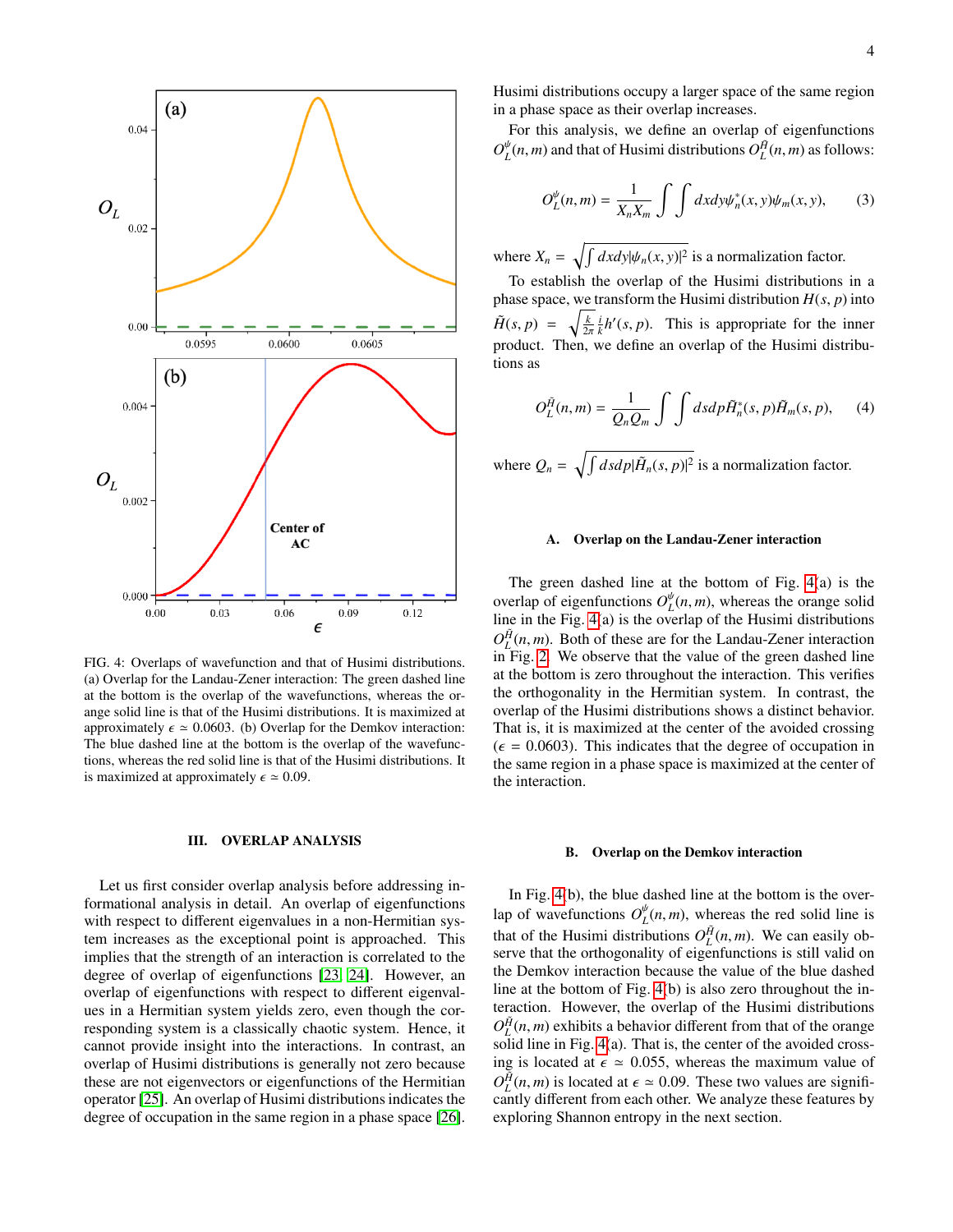### IV. SHANNON INFORMATION ENTROPY IN A PHASE SPACE

Shannon information entropy can be interpreted as the uncertainty of a probability distribution or a measure of the average information content. It was first proposed by Claude Shannon in his communication theory [\[27\]](#page-7-16). However, it has been widely utilized in various fields recently. Shannon entropy has been employed for discrete multidimensional hydrogenic states [\[28\]](#page-7-17), helium atom in screened Coulomb potentials [\[29\]](#page-7-18) in chemistry, personalized medicine [\[30\]](#page-7-19), Alzheimer's disease [\[31\]](#page-7-20) in biology, economics [\[32\]](#page-7-21), and ecology [\[33\]](#page-7-22).

In our recent study, we utilized the Shannon entropy in the configuration space and investigated its relationship with the localization properties [\[34\]](#page-7-23). In this study, we extend our investigation to entropies in a phase space with Husimi distributions. The Shannon entropy in a phase space can be defined as

$$
S = -\int \int ds dp H(s, p) \ln H(s, p) \tag{5}
$$

with the normalization condition  $\int ds dpH(s, p) = 1$ . We uti-<br>lize this definition of the Shannon entrony to analyze the two lize this definition of the Shannon entropy to analyze the two types of interactions in a phase space. These are compared with the overlap of Husimi distributions below.

### A. Shannon entropy of the Landau-Zener interaction

The Shannon entropies of the two eigenfunctions in a phase space for the Landau-Zener interaction are plotted in Fig. [5\(](#page-4-0)a). These are maximized around the center of the avoided crossing ( $\varepsilon \approx 0.0603$ ) and exchanged across the avoided crossing. Note that these have similar maximum values, *i.e.*,  $S_{\text{max}} \approx$ 8.57 for the green dashed line and  $S_{\text{max}} \approx 8.56$  for the yellow solid line. These features are in good agreement with the re-sults of the Shannon entropies in a configuration space [\[13\]](#page-7-2). Moreover, our previous study verified that the Shannon entropy as well as inverse participation ratio and image contrast can measure the localization properties of eigenfunctions on configuration space [\[34\]](#page-7-23). Thus, the maximum values of Shannon entropies around the center of the avoided crossing can directly indicate that the Husimi distributions are maximally delocalized in the phase space around the center of the avoided crossing.

Therefore, we can explain why we obtain the maximum value of the overlap of the Husimi distributions  $O_L^{\tilde{H}}(n,m)$  at the center of avoided crossing. The increased delocalization the center of avoided crossing. The increased delocalization or diffusion of the two Husimi distributions causes these to occupy a larger space of the same region in a phase space. An examination of the patterns inside the two boxes in Figs. 2(b) and 2(e) reveals this fact. In this manner, the overlap of Husimi distributions can capture the features of the eigenfunctions, even though the overlap of the eigenfunction cannot do so.



<span id="page-4-0"></span>FIG. 5: Shannon entropies in a phase space. (a) Shannon entropies of two eigenfunctions in a phase space for the Landau-Zener interaction. These are maximized around the center of the avoided crossing and exchanged across the avoided crossing. (b) Shannon entropies of two eigenfunctions in a phase space for the Demkov interaction. These are minimized at  $\epsilon \approx 0.1$ . The values of the Shannon entropy of the stable period-4 orbit are larger than those of the unstable period-4 orbit.

### B. Shannon entropy of the Demkov interaction

Figure 5(b) displays the Shannon entropies of the two eigenfunctions in a phase space for Demkov interaction. The behaviors of these Shannon entropies differ significantly from those in Fig. [5\(](#page-4-0)a). They decrease (rather than be maximized) as they go through the center of avoided crossing with increased deformation. The Husimi distributions of the eigenfunctions at  $\epsilon = 0.0$  (circles) have rotational symmetries, so that these spread along the boundary. However, once the deformation increases, the Husimi distributions start to move toward the periodic orbits owing to the Fermi resonance [\[10\]](#page-6-9). This process continues until they settle down into periodic orbits. This can be revealed by the local minimum values of Shannon entropies at  $\epsilon \approx 0.1$  because the Shannon entropy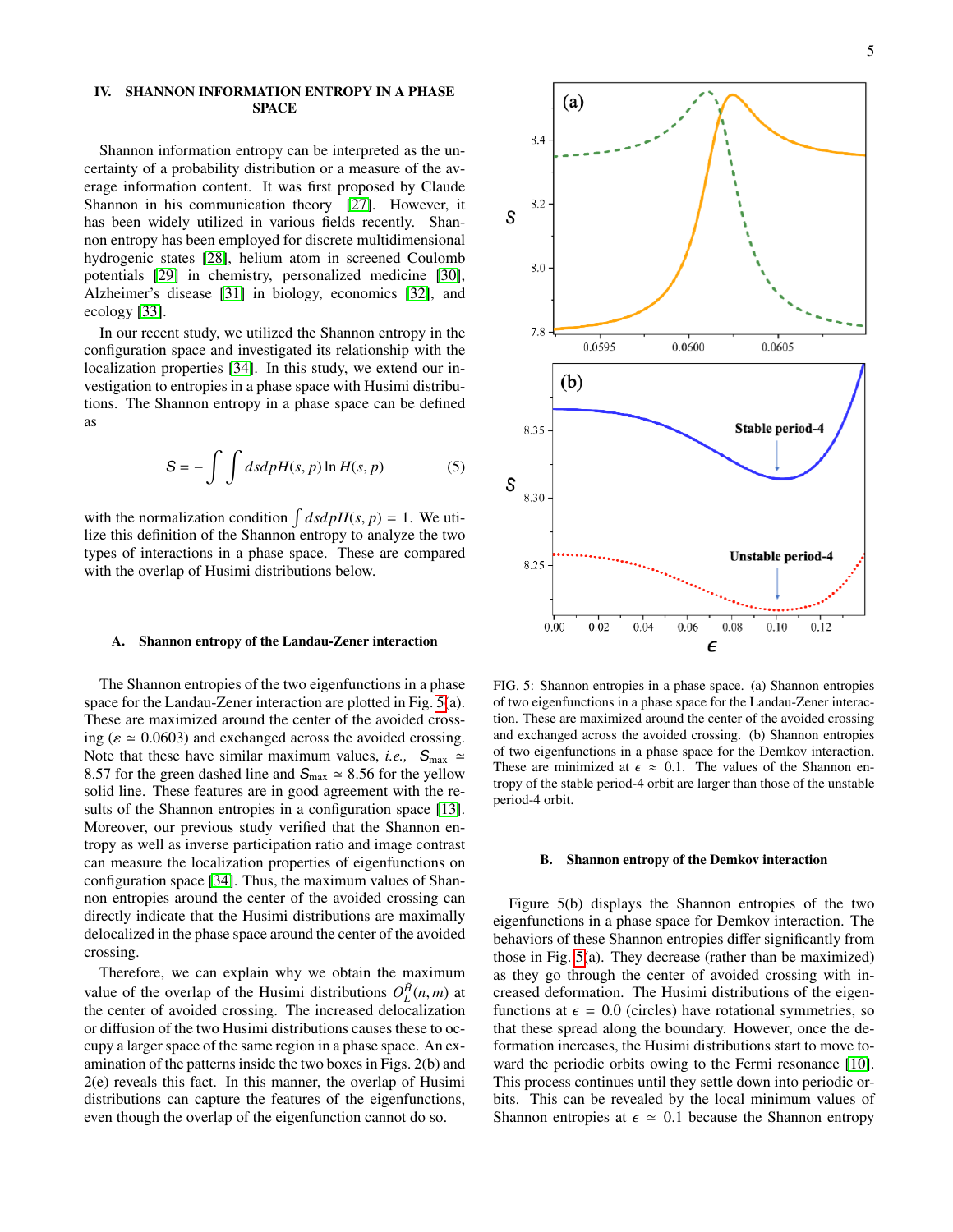can also measure the degree of (de)localization [\[34\]](#page-7-23). Here, we can quantitatively state the main difference between the Landau-Zener interaction and Demkov interaction. The former induces delocalization in a phase space, whereas the latter induces localization in a phase space.

Moreover, the values of the blue solid curve are larger than those of the red dotted curve throughout the process, not being exchanged with the red dotted-curve. In other words, the values of the Shannon entropy of the stable period 4 are larger than those of the unstable period 4 (scar). This is because the stable period-4 orbit settles down on the island structures having finite areas, whereas the unstable period-4 orbit corresponding to scar settles down on the points of measure zero. Therefore, we can presume that the Shannon entropy in a phase space can be a new indicator of scar formation.

Finally, these behaviors explain why the maximum values of  $O_L(\tilde{H}_{(n,m)})$  are obtained in the transient regime. Two Husimi<br>distributions of eigenfunctions (WGM) in the circle  $(\epsilon = 0)$ distributions of eigenfunctions (WGM) in the circle ( $\epsilon = 0$ ) are placed at highly distinct values of the  $p = sin(\chi)$  (center of *p*:  $p_c \approx 0.67$  and  $p_c \approx 0.82$ , respectively) as shown in Figs.  $3(g)$  and (j) such that these occupy distinct striped regions in the phase space. However, when the Demkov interaction occurs, these two Husimi distributions shift toward the period-4 orbits. These shifts lead to the occupation of a larger space of the same region in a phase space. It should be noted that the maximum value of  $O_L(\tilde{H}_{(n,m)})$  is attained in the transient regime at  $\epsilon = 0.00$  rather than at  $\epsilon = 0.1$  where the transient regime at  $\epsilon = 0.09$ , rather than at  $\epsilon = 0.1$ , where the two Husimi distributions are maximally localized on the stable period-4 orbit and unstable period-4 orbit, respectively. In this manner, the phase space overlap and Shannon entropy in a phase space can be related to each other under the influences of avoided crossing.

In addition, it should be noticed that the Resonance-Assisted-Tunneing (RAT) partly can explain the results above. RAT induces an enhanced interaction of unperturbed modes (WGM) that live along nearby invariant tori, owing to nonlinear resonance chains located between unperturbed modes when quantum number of unperturbed modes differ in a multiple of the order of the resonance chain (selection rule) [\[35–](#page-7-24) [37\]](#page-7-25), and the selection rule are associated with Fermi resonance [\[11,](#page-7-0) [38\]](#page-7-26). Hence, RAT implies a leading to the wavefunction localization on the periodic orbits associated with nonlinear resonance chain [\[39,](#page-7-27) [40\]](#page-7-28).

The value of  $O_L \approx 0.0$  at  $\epsilon = 0.0$  comes from the condition that one unperturbed mode (with  $p_c \approx 0.82$ ) must be placed above the  $t = 4$  :  $r = 1$  resonance chain with  $P_{t=4:r=1}$  =  $\cos(\pi r/t) = 1/\sqrt{2} \approx 0.707$  while another one<br>(with  $p_{t=2r} \approx 0.67$ ) must be placed below the  $P_{t=4r+1}$  so that (with  $p_c \approx 0.67$ ) must be placed below the  $P_{t=4:r=1}$  so that RAT can occur. Here, the  $P_{t=4:r=1}$  corresponds to the adiabatically invariant curve interpolating through the nonlinear resonance [\[41\]](#page-7-29). The increased value of the  $O_L$  can be due to the increased coupling strength by increased area of separatrix of the resonance chain. However, the center of avoided crossing is located at  $\epsilon \approx 0.055$  far from  $\epsilon = 0.09$  (maximum of value of the  $O_L$ ) or  $\epsilon = 0.1$  (minimum of value of the S). This problem should be addressed in the future works.

Lastly, the absolute value of the overlap of Husimi distributions  $O_L^{\tilde{H}}(n,m)$  for the Demkov interaction is ten times

smaller than that of  $O_L^{\tilde{H}}(n,m)$  for the Landau-Zener interaction. This is because there is negligible resemblance in the tion. This is because there is negligible resemblance in the Demkov cases, whereas we can observe resemblance in the Landau-Zener case shown in the two boxes of Fig. [2\(](#page-2-0)b) and 2(e).

### V. FISHER INFORMATION IN A PHASE SPACE

Fisher information is a mathematical measure of the sensitivity of an observable data to variations in its underlying parameters [\[42,](#page-7-30) [43\]](#page-7-31). Formally, the partial derivative with respect to the system parameter  $(\epsilon)$  of the natural logarithm of the likelihood function is called the score. Then, the variance of the score is the Fisher information, which is defined as

$$
I(\epsilon) = \int dx \left(\frac{\partial}{\partial \epsilon} \ln \rho(x, \epsilon)\right)^2 \rho(x, \epsilon),\tag{6}
$$

where  $\epsilon$  denotes the system parameter and  $\rho(x, \epsilon)$  is a probability density function. In this section, we explore the Fisher information to quantitatively distinguish between the narrow and broad interactions in the deformation parameter  $\epsilon$ .

### A. Fisher information of the Landau-Zener interaction

Figure 6(a) shows the Fisher information  $I(\epsilon)$  as a function of the deformation parameter  $\epsilon$  in the case of the Landau-Zener interactions.  $I(\epsilon)$  has relatively high marginal values (of the order of  $10^0$ ) well away from the avoided crossings  $(\epsilon \approx 0.059, \epsilon \approx 0.061)$ . However, it increases dramatically as the center of interaction ( $\epsilon \approx 0.0603$ ) is approached and attains values of the order of  $10<sup>5</sup>$ . This directly indicates that the Landau-Zener interaction results in an extensive variation in the eigenfunctions over a highly narrow parameter range. Consequently, we can quantify the degree of the effects of the avoided crossing on the eigenfunctions depending on the system parameter. Furthermore, note that  $I(\epsilon)$  of the two interacting modes shows no significant exchange across the avoided crossing, unlike the Shannon entropies in Fig. [5.](#page-4-0) This implies that the degree of variations in eigenfunctions under an interaction on the system parameter is similar, whereas the degree of eigenfunctions localization under an interaction on the system parameter is not.

### B. Fisher information of the Demkov interaction

Contrary to the Landau-Zener interaction, the Fisher information of the Demkov interactions exhibits various features as shown in Fig. [6\(](#page-6-10)b). First, the absolute values of  $I(\epsilon)$  on the Demkov interactions (which are of the order of  $10^1 \sim 10^2$ ) are extremely small compared to that on the Landau-Zener interactions. Such small values quantitatively support that the Demkov interaction occurs over a broad region, whereas the Landau-Zener interactions occur over a highly narrow region.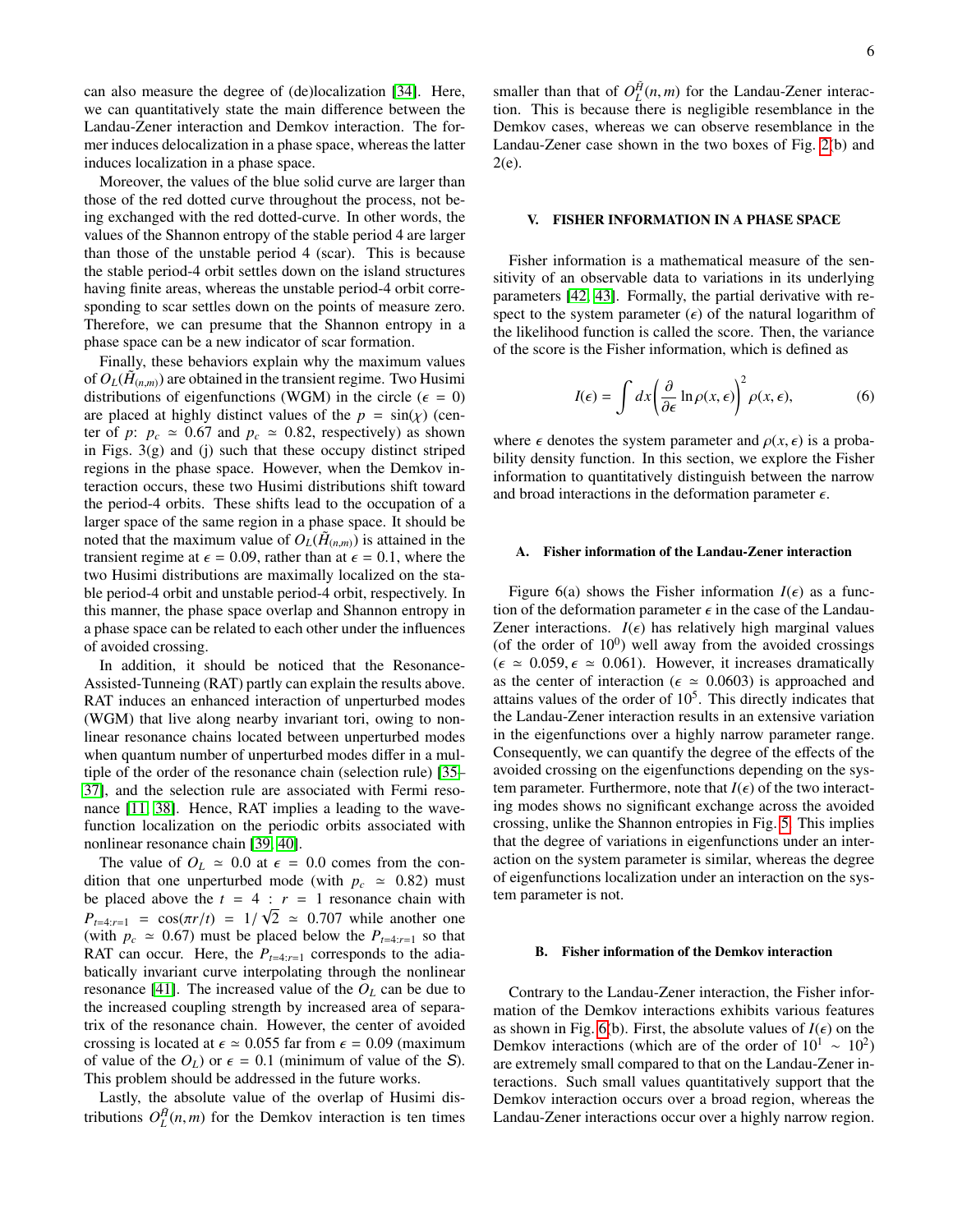

<span id="page-6-10"></span>FIG. 6: Fisher information in a phase space. (a) Fisher information of the Landau-Zener interactions in a phase space. These increase dramatically as the center of the avoided crossing is approached. (b) Fisher information of Demkov interactions in a phase space. The insets are log plots of Husimi distributions at  $\epsilon = 0.125$ .

What is more noteworthy is that the Fisher information  $I(\epsilon)$ on Demkov interaction gradually (almost linearly) increases across the avoided crossing rather than being maximized at the center of the avoided crossing ( $\epsilon = 0.055$ ). This implies that the rate of variations in the eigenfunctions increase across the center of the avoided crossing. Subsequently, the Fisher informations are barely changed in the range  $0.09 \le \epsilon \le 0.11$ . This behavior can be attributed to their settling down into the periodic orbits. This is consistent with the results shown in 7

Fig. [5\(](#page-4-0)b), *i.e.,* the Shannon entropies on the Demkov interactions are locally minimized around the  $\epsilon \approx 0.1$ . The substantial increase in  $I(\epsilon)$  in the region  $\epsilon \ge 0.12$  is owing to leakage from the periodic orbits shown in the insets of Fig. [6\(](#page-6-10)b). We can check that there are considerable amount of probability below the  $P_{4:1} \approx 0.707$  at  $\epsilon = 0.125$ .

# VI. CONCLUSIONS

We compare the Landau-Zener interaction with the Demkov interaction in a quadrupole billiard from the perspective of information theory. The Shannon entropies in a phase space for the Landau-Zener interaction increase as the deformation parameter approaches the center of the avoided crossing. This indicates that Husimi distributions become more delocalized in the phase space. This results in larger values of the overlap of the two Husimi distributions, *i.e.,* the two Husimi distributions occupy a larger space of the same region on a phase space.

Meanwhile, the Shannon entropies in a phase space for the Demkov interaction decrease as they go through the center of avoided crossing with increasing deformation. They achieve local minimum values as they settle down into periodic orbits. Furthermore, the Shannon entropy of an unstable periodic orbit is smaller than that of a stable periodic orbit throughout the course of interaction. These results can present a new method for measuring scar formation. The overlap of the two Husimi distributions is maximized before the Husimi distributions maximally settle down into a periodic orbit.

Lastly, the Fisher information of the Landau-Zener interaction is  $10^3 \sim 10^4$  times larger than that of the Demkov interaction. This observation quantitatively verifies that the Landau-Zener interaction occurs over a highly narrow region compared with the Demkov interaction.

### Acknowledgments

This work was supported by the Korea Research Foundation (Grant No. 2020R1A2C3009299), the Ministry of Science and ICT of Korea under ITRC program (Grand No. IITP-2021-2018-0-01402) and Ministry of Education (Grant No. NRF-2021R1I1A1A01052331). K.J. acknowledges the support from the National Research Foundation of Korea, a grant funded by the Ministry of Science and ICT (Grant No. NRF-2020M3E4A1077861) and the Ministry of Education (Grant No. NRF-2021R1I1A1A01042199).

- <span id="page-6-0"></span>[1] J. von Neumann and E. Wigner, Physik. Z. 30, 467 (1929).
- <span id="page-6-1"></span>[2] M. Baggioli, B. Cui, and A. Zaccone, Phys. Rev. B 100, 220201(R) (2019).
- <span id="page-6-2"></span>[3] E. N. Bulgakov and D. N. Maksimov, Phys. Rev. A 98, 053840 (2018).
- <span id="page-6-3"></span>[4] S. I. Azzam, V. M. Shalaev, A. Boltasseva, and A. V. Kildishev, Phys. Rev. Lett. 121, 253901 (2018).
- <span id="page-6-4"></span>[5] F. J. Arranz and F. Borondo, J. Chem. Phys. 107, 2395 (1997).
- <span id="page-6-5"></span>[6] F. Sarreshtedari and M. Hosseini, Phys. Rev. A 95, 033834 (2017).
- <span id="page-6-6"></span>[7] W. D. Heiss, Phys. Rev. E **61**, 929 (2000).
- <span id="page-6-7"></span>[8] I. Rotter, E. Persson, K. Pichugin, and P. Seba, Phys. Rev. E  $62$ , 450 (2000).
- <span id="page-6-8"></span>[9] Y. N. Demkov and V. I. Osherov, Sov. Phsy. JETP 26, 916 (1968).
- <span id="page-6-9"></span>[10] C.-H. Yi, H.-H. Yu, J.-W. Lee, and C.-M. Kim, Phys. Rev. E 91,